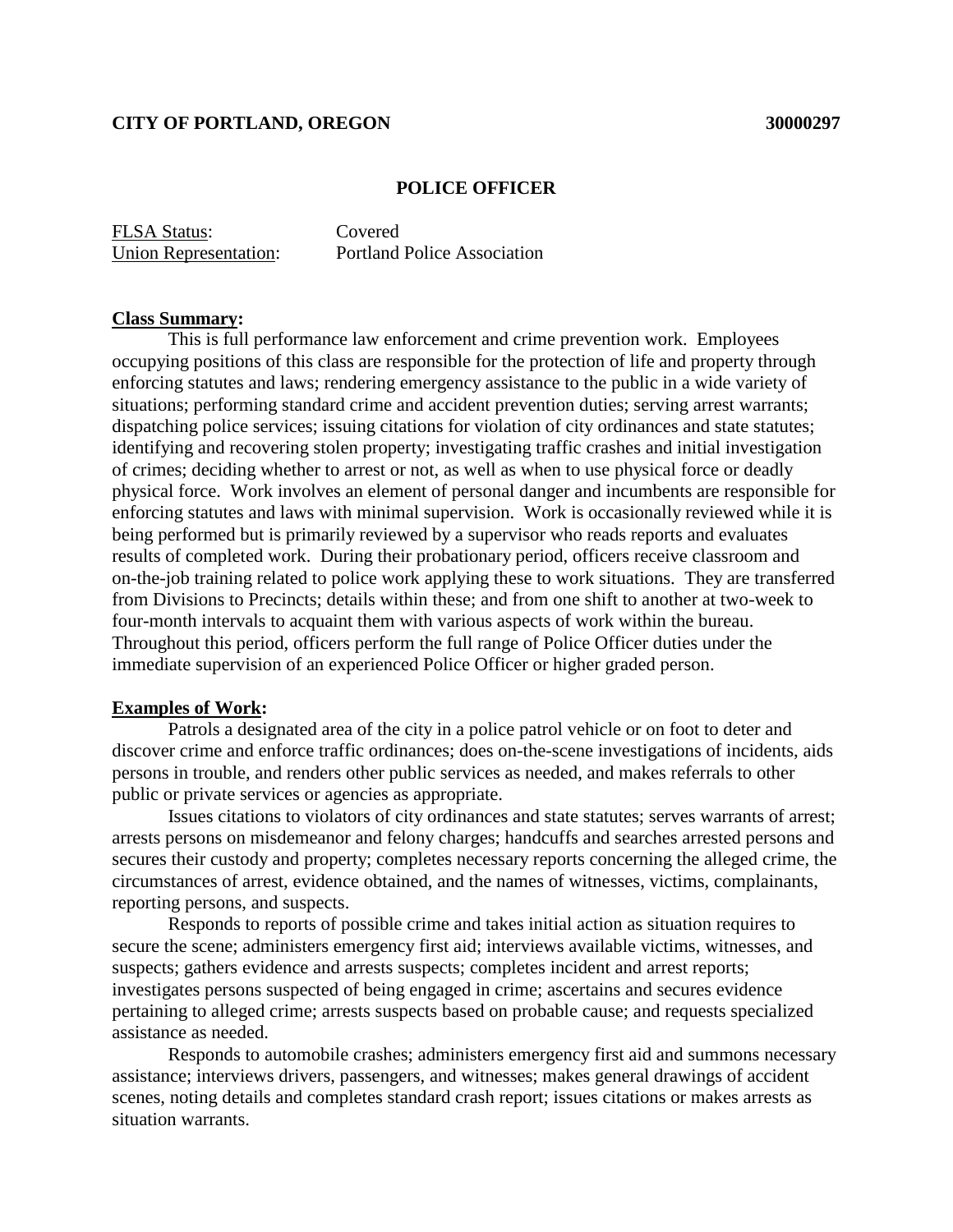# **POLICE OFFICER 30000297**

Page 2

# **Examples of Work: (continued)**

Performs traffic enforcement duties, including traffic stops, investigation of traffic violations and traffic crimes, arrests of drivers or passengers who have committed crimes, towing and inventory-searching of vehicles. Investigates and assists drivers in stalled vehicles and summons necessary assistance; assists pedestrians, bicyclists, or other citizens who appear to be hurt or in trouble; interviews persons with complaints or inquiries, gives information on laws and ordinances, and attempts to resolve the problem or to direct them to proper authorities.

Investigates family disputes and reports of maltreatment of children; takes suspects into custody, as needed, or refers them to appropriate agencies, such as juvenile and medical authorities. Investigates reports about missing persons and children.

Performs guard duty in court or serves as bodyguard to public officials or threatened persons; transfers prisoners to jails and medical facilities if needed; testifies in court.

Develops contacts to obtain information about crime; maintains contact with paroled criminals and suspects at large.

Performs specialized duties depending upon individual officer's background, training, and abilities and the needs of the bureau.

Broadcasts and receives messages via radio(voice) and Mobile Data Computer (MDC); maintains contact with field units; asks for assistance and additional help when appropriate due to incident type and scope.

**Not all the work performed is specifically described. Not all tasks are done at all work locations.**

## **Knowledge, Skills and Abilities: (At time of appointment)**

Skill in analyzing situations quickly and objectively to recognize actual and potential dangers and to determine proper course of action.

Skill in reading and understanding laws, ordinances, rules and regulations

Skill in coping with stress situations firmly, tactfully, and with respect for individual rights.

Skill in communicating clearly, verbally and in writing.

Skill in establishing and maintaining effective working relationships with fellow employees and with citizens from varied racial, ethnic, and economic backgrounds.

Skill in developing skill in the use and care of a variety of firearms.

Skill in learning and using investigative techniques and procedures.

Skill in observing and remembering detail.

Skill in learning to drive light duty passenger vehicles skillfully.

Physical strength and agility sufficient to perform the work of the class.

# **Special Requirement:**

Possession of a valid state driver's license.

==============================================

**Class History:**

Adopted: 08-19-75 Updated: 01-11-08  $CSPEC\$ 5128